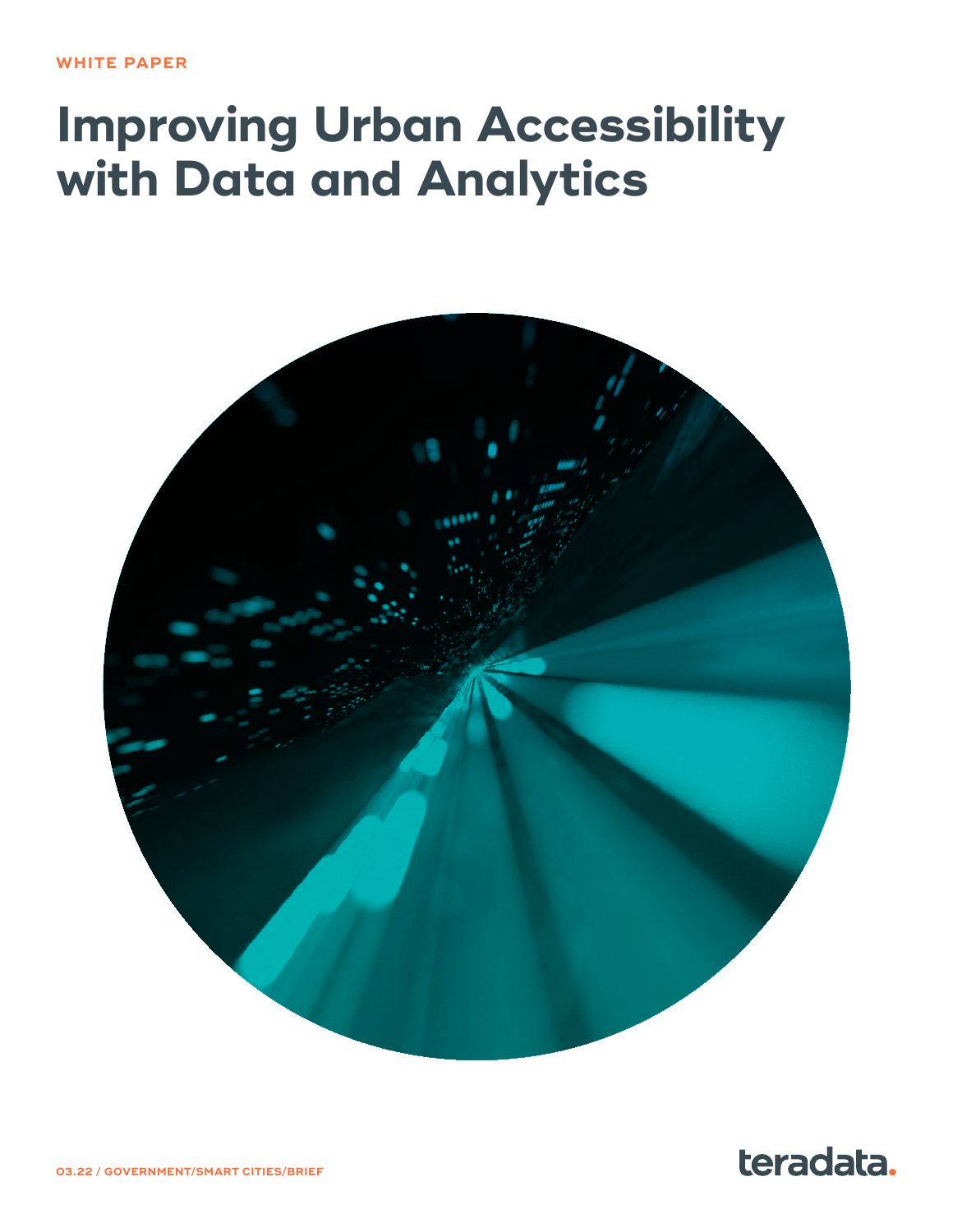### **Table of Contents**

- 4 [Improving the Performance of](#page-3-0)  [City Services via Analytics](#page-3-0)
- 4 [Urban Accessibility Index](#page-3-0)
- [4](#page-3-0) Urban Accessibility Data
- [5](#page-4-0) "Commutability Score" for Commuters and City Planners
- 5 [How Teradata Smart Data](#page-4-0) [Management Can Help with](#page-4-0) [Urban Accessibility Analytics](#page-4-0)



**According to a United Nations report, by 2030, two-thirds of the world's population will be living in cities.**

Urbanization poses significant opportunities and challenges for agencies and city planners whose focus is to improve urban accessibility (the measure of how easy or difficult it is to get from one part of a city to another) and urban mobility (the quantity or volume of travel that is available to a household), as both are essential components in raising the quality of urban life.

Many smart cities have launched initiatives to improve urban accessibility and mobility. For instance, they have come up with ways to measure the effectiveness of transportation services, such as with average travel times and the percentage of population within a certain distance of a transit stop. There is now anonymized movement analytics data from smart phones, which helps to assess the usage of urban transportation. However, the direct measurement of accessibility remains a challenge due to the lack of suitable data and the application of the right analytics on it. As a result, existing transportation options may fail to conveniently connect people to jobs, and urban housing growth may be distant from essential public services. This lack of insight into accessibility makes it difficult for cities to support equitable and sustainable development that ultimately helps people get where they need to go.

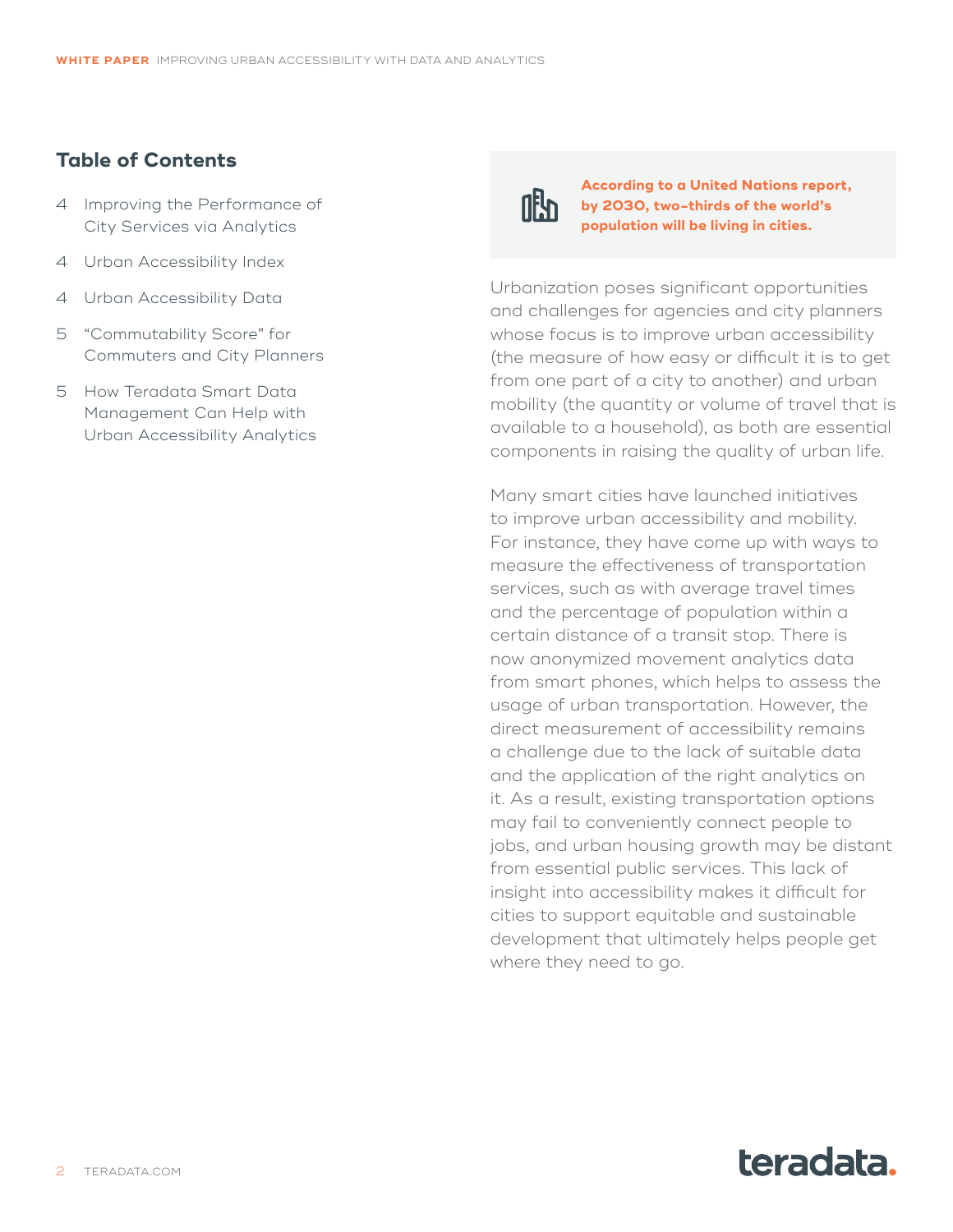| <b>Services</b>                                                                                 | Analytics                                                                                                                                                                                                                                                                            |
|-------------------------------------------------------------------------------------------------|--------------------------------------------------------------------------------------------------------------------------------------------------------------------------------------------------------------------------------------------------------------------------------------|
| Asset and maintenance management                                                                | Asset performance, asset maintenance standards compliance, optimal<br>intervention points                                                                                                                                                                                            |
| Connected vehicle                                                                               | Lane changes per mile, steering angle compared to road geometry, brake<br>applications per mile, driving turbulence, minutes per trip, trip time reliability,<br>number of stops per trip                                                                                            |
| Connected, involved citizens                                                                    | Citizen awareness, citizen satisfaction                                                                                                                                                                                                                                              |
| Integrated electronic payment                                                                   | Transit revenue per passenger, transit seat utilization, toll revenue per vehicle<br>and per trip, premium customer identification, parking revenue per slot, payment<br>system revenue achieved compared to forecast and addressable market                                         |
| Intelligent sensor-based infrastructure                                                         | Data quality, transportation conditions, trip time variability                                                                                                                                                                                                                       |
| Low-cost efficient, secure and resilient<br>Information and Communication<br>Technologies (ICT) | Network load compared to capacity, network latency, cost of data transfer,<br>network security                                                                                                                                                                                       |
| Smart grid, roadway electrification and<br>electric vehicle                                     | Electric vehicle charging points per mile, electric vehicle charging points per<br>head of population, number of electric vehicles as a percentage of the total fleet,<br>electric vehicle miles per day, electric vehicle miles per trip, electric vehicle miles<br>between charges |
| Smart land use                                                                                  | Observed trip generation rates for different land uses, observed actual trips<br>between zones, relationships of land value to transportation, zone accessibility                                                                                                                    |
| Strategic business models and partnering                                                        | Percentage of private sector investment, number of partnerships, improvement in<br>service delivery for each private sector dollar invested                                                                                                                                          |
| Transportation governance                                                                       | Transportation efficiency for each dollar spent, supply and demand matching,<br>transportation agency coordination, partnership cost-saving measures, cost of<br>data storage and manipulation compared to services provided                                                         |
| Transportation management                                                                       | Mobility index, citywide job accessibility, citywide transportation efficiency,<br>reliability, end-to-end time including modal interchanges                                                                                                                                         |
| Traveler information                                                                            | Traveler satisfaction, decision quality information measures, behavior changes                                                                                                                                                                                                       |
| Urban analytics                                                                                 | Number of analytics in use, value of services managed by analytics, money saved<br>through efficiencies gained by analytics                                                                                                                                                          |
| Urban automation                                                                                | Percentage of automated vehicles within the entire citywide fleet, percentage<br>of automated vehicles in use by city agencies and private fleets, proportion of<br>deliveries made by automated vehicles, proportion of passengers carried by<br>automated transit                  |
| Urban delivery and logistics                                                                    | Cost of urban delivery, time for end-to-end delivery, freight and logistics user<br>satisfaction, freight management satisfaction                                                                                                                                                    |
| Urban accessibility and mobility                                                                | Citywide accessibility and mobility indices, user satisfaction, transportation<br>service delivery reliability                                                                                                                                                                       |

Figure 1: Services and Associated Analytics Used to Measure Smart City Services Performance

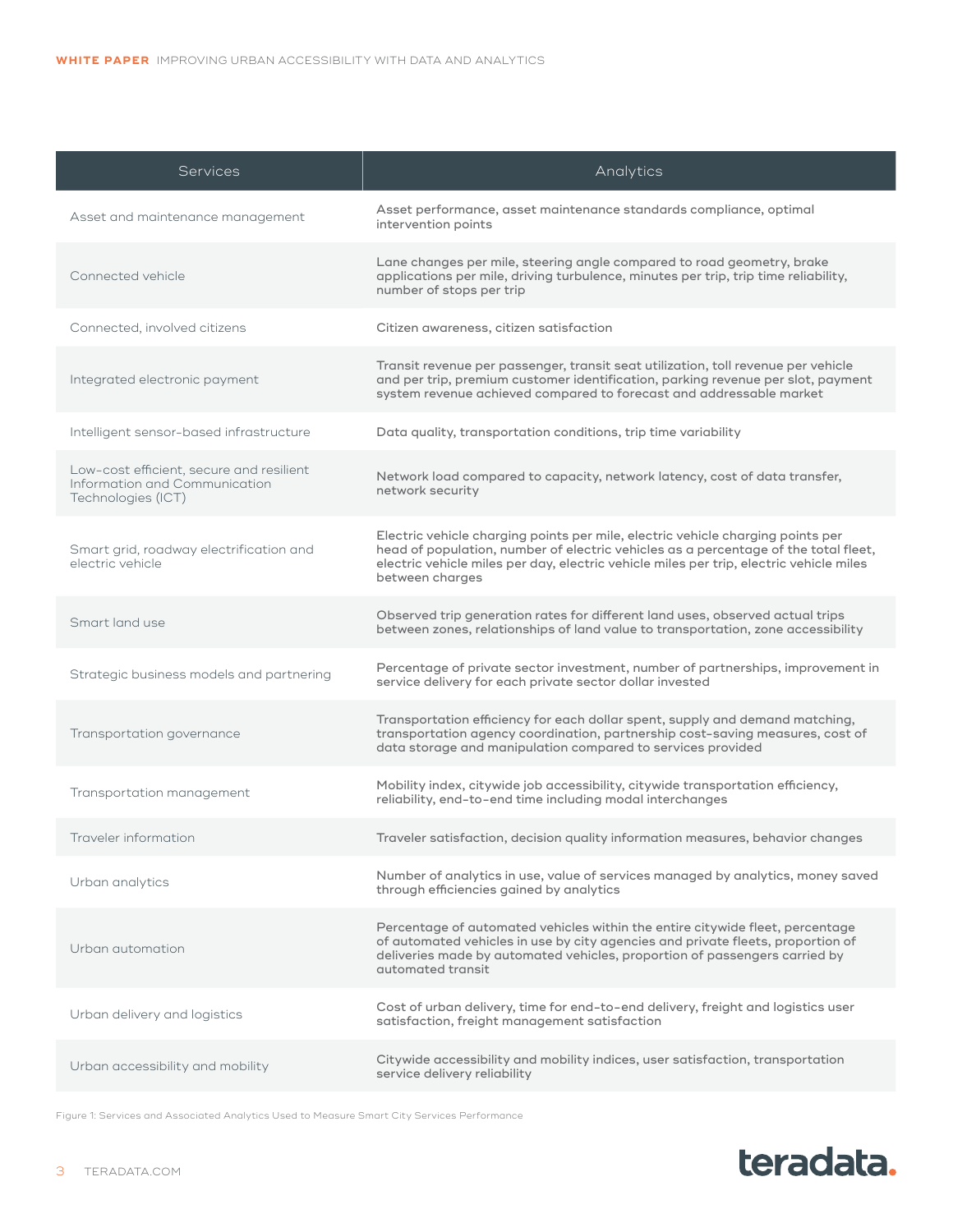# <span id="page-3-0"></span>**Improving the Performance of City Services via Analytics**

As a recognized leader in the application of big data and analytics techniques to solve practical problems related to planning and operations, Teradata extends its expertise to the realms of smart cities and transportation. Teradata helps smart cities create a data analytic ecosystem that integrates data from a wide range of sources, measure the performance of smart city services (see Figure 1), and deliver rich insights needed to enable automation or inform people who can take appropriate action.

We believe that urban accessibility, if measured accurately, can be a very powerful performance indicator for smart city transportation services. The traditional method of estimating accessibility is using a transportation simulation model, which rely on very small samples of data and sophisticated algorithms to estimate trips between zones and the accompanying accessibility. Recent availability of big data sources of mobility data promises to make the estimation of urban accessibility more accurate. By complementing the traditional method with these new data sources and Teradata 4D Analytics, simulation models can leverage the basic accessibility index data and make predictions for both short-term and long-term future planning.



**An urban accessibility index can be a powerful performance indicator for multiple smart city transportation services.**

## **Urban Accessibility Index**

We view an urban accessibility index as a powerful and foundational performance indicator of urban accessibility. This ability presents a new opportunity to smart city practitioners who are tackling the tough challenges around accessibility.

The Teradata urban accessibility index measures the ease or difficulty of getting from one part of a smart city to another, using the following components:

- 1. Travel time between zones
- 2. Travel time reliability between zones
- 3. Cost of travel as a proportion of household income

The urban accessibility index takes into account the trip purpose and modes of travel available. For example, accessibility to employment, healthcare, education or retail can form components of the accessibility index; and private car, rideshare, and transit modes can be considered, either individually or as a trip chain from initial origin to ultimate destination.

## **Urban Accessibility Data**

Our approach to urban accessibility analytics is to establish a transportation data ecosystem that captures the relevant activity within the smart city. While the data ecosystem will ultimately capture all forms of transportation data and support many use cases and analytics, we anticipate that the following data will support the creation of the urban accessibility index:

**•** Census related data: a publicly available data source that reveals vital demographic information such as total household income, number of inhabitants, and geolocations of households and city services. It is also a rich repository of trip generation and commute patterns, which can effectively complement other sources of mobility data. Comprehensive coverage, frequent updates and granular data collection make census data uniquely powerful when integrated with other private sector sources.

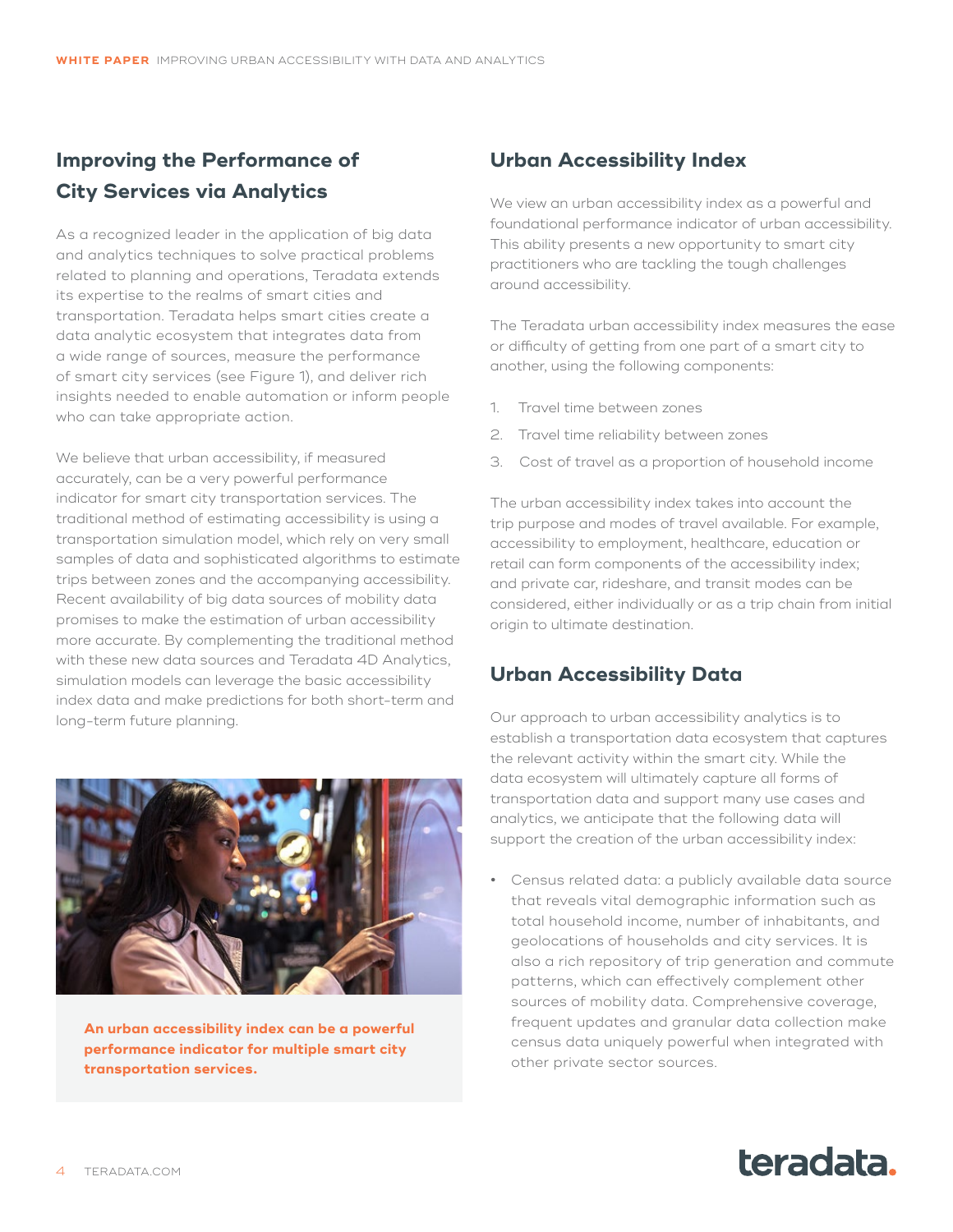- <span id="page-4-0"></span>**•** Movement analytics data: drawn on an anonymous basis using the GPS capabilities of smart phones, the data enables the establishment of initial origin and ultimate destination for a large sample of trips within the smart city area, along with breadcrumbs that outline the journey taken between origin and destination. Movement analytics data overcomes the challenges of many other data sources that tend to come from a single source; these data cover all modes and provide a new insight never before available.
- **•** Transportation data: covers transit, roadways and other mobility options such as bikes and pedestrian volumes. Transit data includes published schedules as well as operations actuals. Routes, frequencies, transit stops, trip times, and actuals, in terms of passenger counts and variances from schedules can be included. Selected data from roadway sensors can also be included to enable car travel times and congestion volumes. A growing set of data is emerging on other mobility options, including ridesharing, bike share locations, bikeways, and even pedestrian volumes.

*"Our experience is that corporations can find themselves surprised at the impact of commutability on their employees, especially after corporate relocation decisions."*

**-Mike Bradley, VP Planning, Central Ohio Transit Authority**

# **"Commutability Score" for Commuters and City Planners**

Urban accessibility analytics is key to improving the "commutability" to work locations. When work locations were concentrated in city centers and mobility choices were limited to car and transit, commutability was less of a concern. Today, because work places are more distributed, mobility choices and commutability are more important and understanding accessibility is a higher priority.

# **How Teradata Smart Data Management Can Help with Urban Accessibility Analytics**

Teradata has a long and successful pedigree in helping organizations, across major service industries, evolve from standalone or narrowly-focused projects to highly integrated, business-driven operations.

We believe that the best approach to the delivery of urban accessibility is through big data and analytics, enabled by Smart Data Management. Smart Data Management is a cost-effective, step-by-step approach for smart city planning and operations. From data to information, to insight, to actionable strategies—the critical steps and expected outcomes of Smart Data Management are:

- **•** Build an approach that can evolve over time. This approach consists of a series of planned investments that deliver immediate and clear value, while providing business justification for further investments.
- **•** Create a data lake and data ecosystem. The establishment and management of a centralized repository or data lake enables data to be shared and analyzed.
- **•** Provide the horsepower to support efficient handling of all types of data. This results in a coordinated and coherent data stream from multiple sources including sensors, other automated sources, and anecdotal data—ingested into a single platform using advanced automation.

#### **Insights on Urban Accessibility**

Teradata empowers public and private sector enterprises to gain insights—through business solutions for analytics, coupled with industry-leading technology and architecture expertise—to deliver high-impact business outcomes for your enterprise.